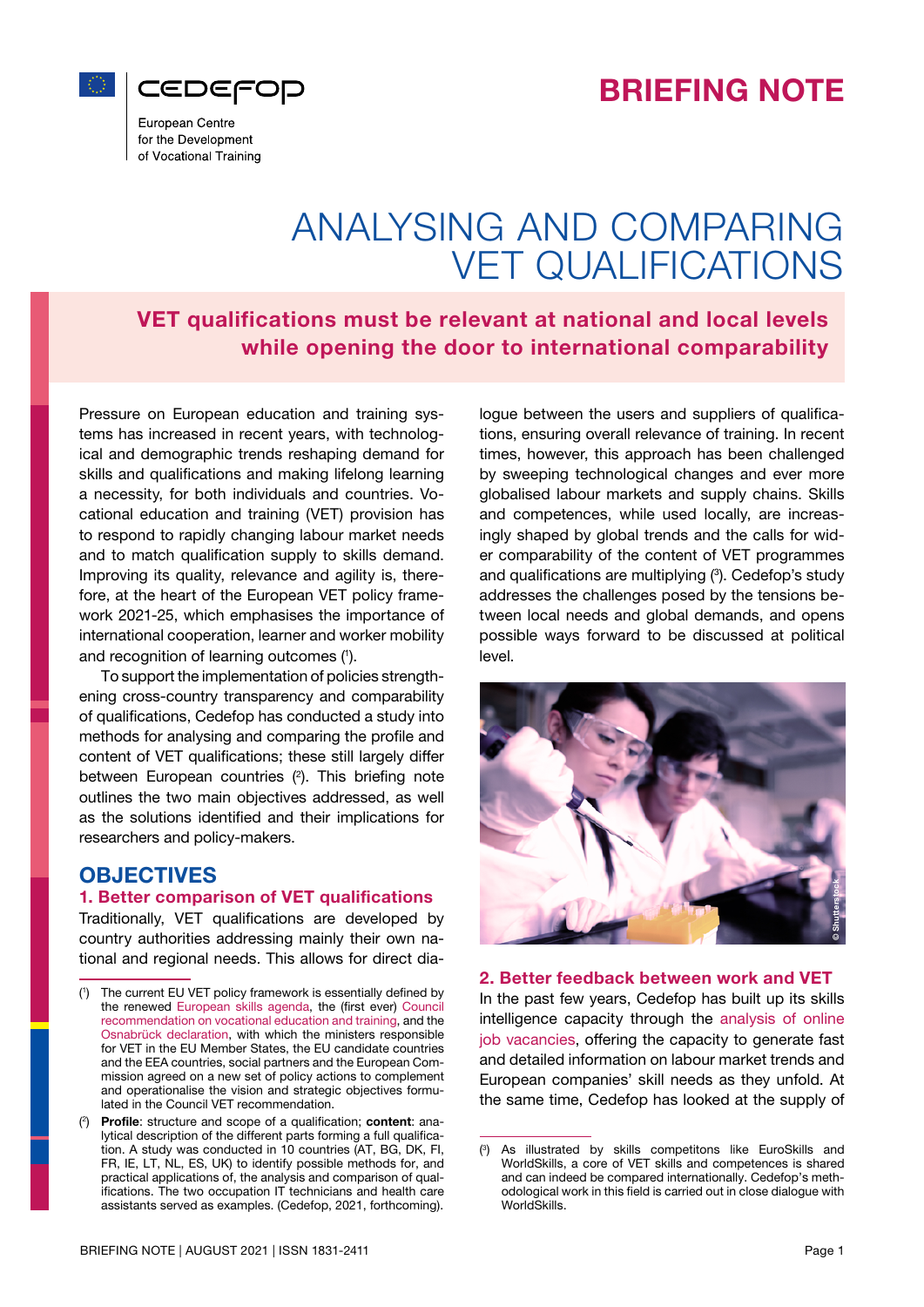knowledge, skills and competences, forecasting [like](https://www.cedefop.europa.eu/en/events-and-projects/projects/future-vet)[ly future developments of VET systems](https://www.cedefop.europa.eu/en/events-and-projects/projects/future-vet) as they face new challenges and demands.

Good VET governance and quality assurance require strong feedback mechanisms between VET providers and labour market stakeholders. While a lot has been done to optimise the match between VET needs and supply, there is room for more targeted and 'granular' feedback at the level of single qualifications/programmes. More systematic dialogue between VET providers and labour market actors in this field can help ensure that:

- . the learning outcomes expressed in curricula closely reflect labour market needs;
- the intentions of VET providers have been translated into traceable individual VET graduate skills;
- experiences at the workplace with the graduates are being fed back to VET providers.

Cedefop's study on the analysis and comparison of VET qualifications (see footnote 2) directly supports this feedback loop: it proposes methods for collecting the views of labour market actors on qualifications' fitness for purpose, promoting deeper understanding of the relationship between the learning outcomes intended by VET systems and actual outcomes as experienced in labour markets.

#### BOX 1. LEARNING OUTCOMES IN QUALIFICATION **DESCRIPTIONS**

Learning outcomes enable a breakdown of qualifications that can be applied in different national contexts. They offer stakeholders from different countries a common platform for the review and renewal of qualifications. As they sharpen our understanding of the content of qualifications, they allow us to calibrate and orient them in such a way that they open access, within and across borders, to labour markets and further learning, allowing people to 'take their qualifications with them'.

Analysis and comparison of learning outcomes distinguish between intended and acquired outcomes: they allow the objectives set by the developers of a qualification to be compared with what a person is really able to do, as observed, say, by his/her employer. The intentions expressed in curricula will always have to be realised through learning and eventually tested in real work situations. Tracking gaps between intended and acquired learning outcomes is crucial for better matching qualifications to real labour market needs. This effort will have to be continuous, as needs change quickly, requiring swift responses.

 *Source*: Cedefop (forthcoming).

FIGURE 1. THE FEEDBACK LOOP



*Source*: Cedefop (forthcoming).

## GETTING TO THE BOTTOM OF VET QUALIFICATIONS

Understanding the profile and content of qualifications requires capturing their intentions and the way these are expressed through learning outcomes (4 ). This approach supports both the comparison of qualifications for mutual learning and efforts to close the feedback loop. For both, an in-depth analysis of the learning outcomes forming the basis of qualifications is needed.

The combined mapping of transversal skills listed for two occupations, IT technicians and healthcare assistants, carried out in 10 countries, makes it clear that countries' qualifications share a fair amount of skills and competences. This proves that VET qualifications from different countries address roughly the same skill needs. At the same time, the comparison revealed a considerable degree of variation in the way countries describe these transversal skills. While most emphasised in their descriptions learning outcomes such as 'interact with others' and 'follow safety precautions in work practices', only a few listed 'demonstrate curiosity' or 'foreign languages'.

Countries also differed in how they address occupation-specific skills. While some operate with detailed and lengthy lists of technical skills to be mastered, others use broader occupational and technical skills, this latter approach being based on the idea that technical change is inevitable and impossible to predict in detail. The comparison of the 10 countries conveys the need for, and the difficulty of, balancing

<sup>(</sup> 4 ) See Box 1.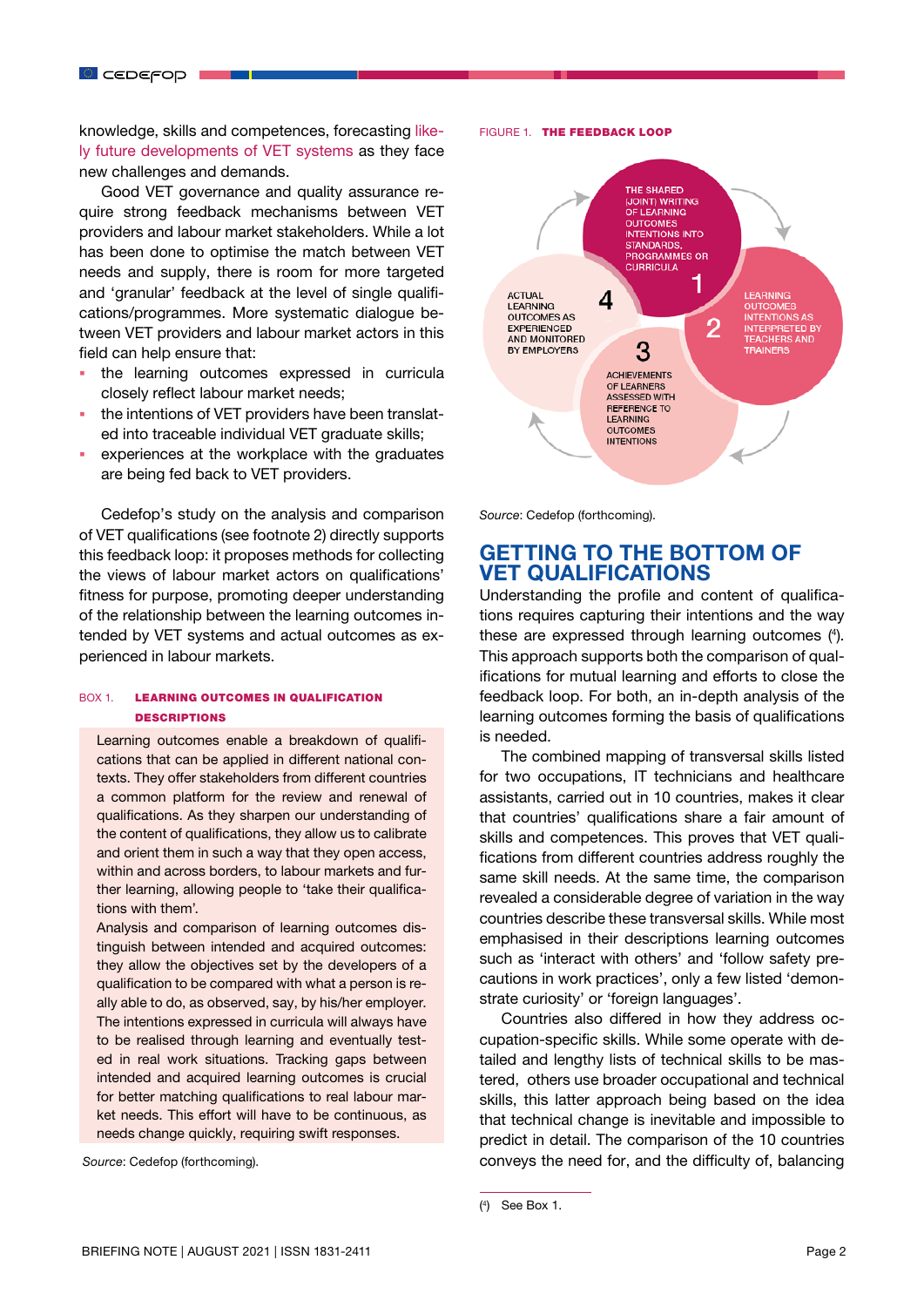occupational and transversal skills, and hints at how the different national approaches can support future developments.

Cedefop concludes that progress is required in the following areas:

- further development of reference systems supporting analysis and comparison within and between countries at different levels;
- promotion of a more systematic overall use of the learning outcomes approach, through a commonly agreed structure and extensive sharing of data;
- countries' agreement on a common format for using learning outcomes in qualification descriptions;
- exploration of automated gathering of data, making it possible to scale up analysis and comparison.

Some of these requirements are discussed below.

## IDENTIFYING REFERENCE POINTS

To compare learning outcomes included in national qualifications and identify their similarities and differences, countries need to be enabled to map them against a common reference point. The Cedefop study looked into various existing reference systems and tested their strengths and limitations, again on the basis of the two occupations in the 10 countries. The aim was to identify the reference system best suited to capturing the overall profile of qualifications while providing detailed insights into the different types of skills covered: occupation-specific versus transversal skills. The following systems were considered:

- [ESCO, the multilingual European classification of](https://ec.europa.eu/esco/portal/home?resetLanguage=true&newLanguage=en) [skills, competences, qualifications and occupa](https://ec.europa.eu/esco/portal/home?resetLanguage=true&newLanguage=en)[tions](https://ec.europa.eu/esco/portal/home?resetLanguage=true&newLanguage=en) (version 1);
- [O\\*Net,](https://www.onetonline.org/) the USA's Occupational information network and primary source of vocational intelligence;
- [WorldSkills standards specifications \(WSSS\),](https://worldskills.org/what/projects/wsos/) which are used as the reference point for the WorldSkills competition;
- the [VQTS model \(Vocational qualification transfer](https://vocationalqualification.net/) [system\)](https://vocationalqualification.net/), competence matrices developed and applied in a series of EU-funded projects.

The comparison of the two occupations in 10 countries revealed that ESCO is currently best suited for analysing and comparing VET qualifications and can serve as a 'translation hub' for comparing qualifications and identifying their match to labour market needs. ESCO is available in 27 languages and is thus in a unique position to serve comparisons of national qualifications. Distinguishing between transversal and

occupation-specific skills, it offers a conceptual granularity allowing detailed analysis and comparison.

Nevertheless, Cedefop has concluded that, for the moment, no single reference point can serve all purposes. While approaches like ESCO and O\*NET offer a good starting point, they would need some adjustments to tackle all required tasks  $(5)$ . Other reference systems such as WSSS, can complement them where needed. In any case, a reference point should act as a terminological 'translation hub' only and not take on a normative function or be used as a standard. To be followed up…

## NATIONAL VET QUALIFICATION SOURCES

National qualifications are increasingly described on the basis of learning outcomes; progress has been remarkable over the past decade. Varying in structure, length and detail, however, these descriptions are not always well suited to analysis and comparison.

The Cedefop study showed, for example, that for IT technicians, five of the countries where this occupation was examined (IE, ES, AT, FI, UK) considered knowledge of ICT encryption services essential; another five (BG, DK, FR, LT, NL) had not included it in their qualification descriptions. Similarly, five countries judged that IT technicians needed to be able to manage email hosting services autonomously (BG, IE, ES, AT, FI), while another five did not mention this requirement (DK, FR, LT, NL, UK).

While the lack of a common description format hinders analysis and comparison, the uneven development of national qualification databases prevents upscaling of methodologies. Hence access to, and comparability of, qualifications data are still limited owing to the use of incompatible data formats (<sup>6</sup>) and incomplete coverage.

If addressed, these weaknesses can be turned into strengths and allow for much more extensive analysis and comparison of qualifications throughout Europe. For methodologies to be upscaled, thus becoming available to a wider group of stakeholders, agreement on a common format for describing qualifications is indispensable: it would increase the overall transparency of qualifications and make it easier for learners, employees and employers to grasp fully the content

<sup>(</sup> 5 ) The main strength of ESCO lies in its very detailed approach to skills and competences, covering all relevant European labour market sectors. O\*Net was developed for the US labour market. Its main strength lies in its frequent regular updates, ensuring a high degree of relevance to users.

<sup>(</sup> 6 ) The 2017 update of the EQF recommendation includes an annex (VI) on how to share data on qualifications across Europe. The continued implementation of this will directy support progress in this area.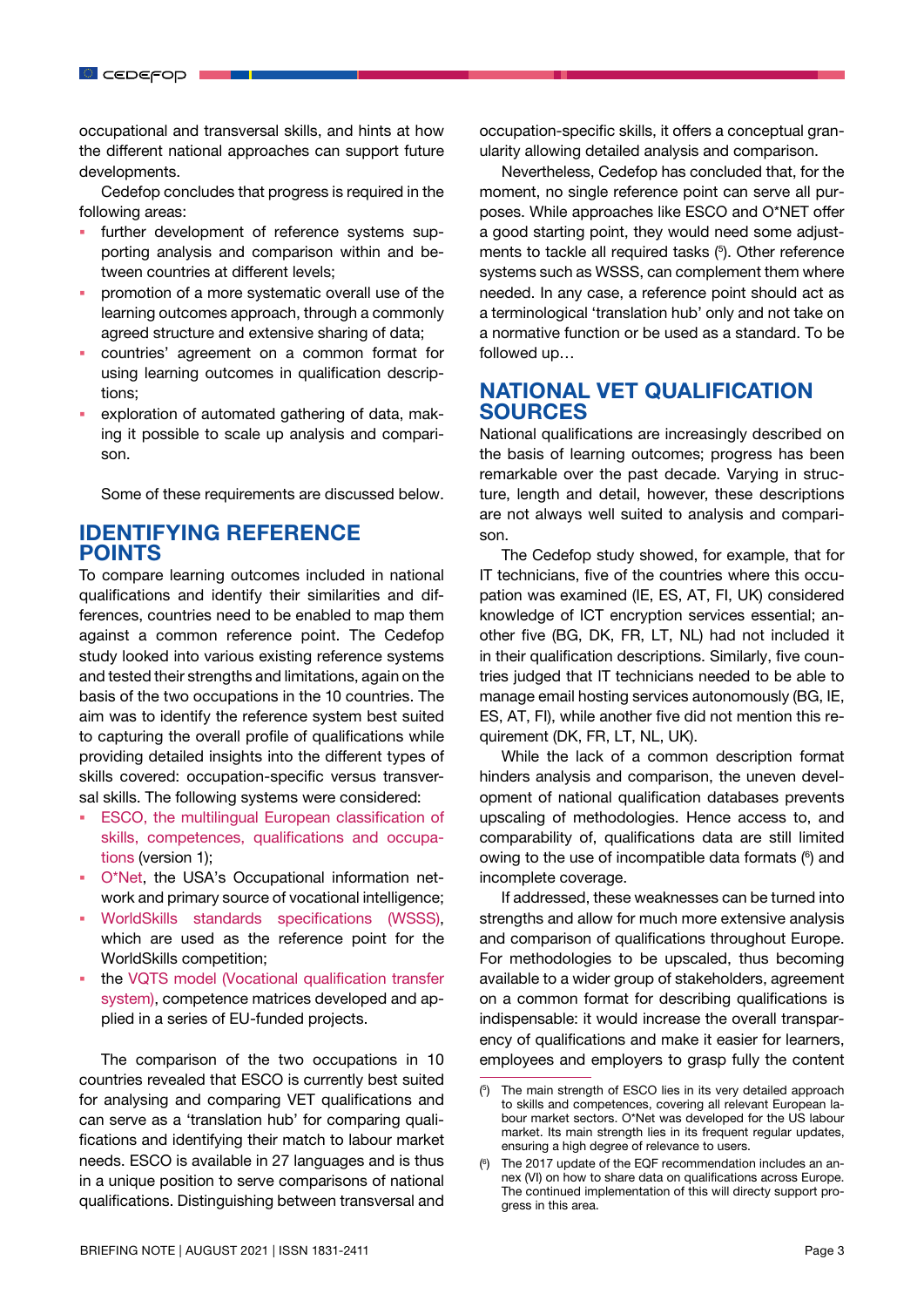and profile of qualifications. Such a common format could be based on features of the [Europass certificate](https://europa.eu/europass/en/europass-certificate-supplement) [supplement](https://europa.eu/europass/en/europass-certificate-supplement)  $(7)$  and would underpin the automated analysis and comparison of qualifications  $(8)$ .

# TOOLS

#### 1. Automated qualification analysis

To be scalable in the future, the review and comparison of qualifications needs to rely on digital tools, including artificial intelligence. A digital tool supporting the automated analysis and comparison of the learning outcomes of VET qualifications would add value, but not all conditions are currently met to realise this approach. Incompatible data formats and significant differences in content structuring impede the use of automated processes. While machine learning (artificial intelligence) could help overcome some of these problems, it would require a considerable up-front investment in terms of time and resources. But, given the continued roll-out of national databases and a possible agreement on data formats and presentation templates, there is significant potential for automated analysis.

A pilot project was launched in 2020 to test an automatic linking of qualifications data to ESCO. So far, experiences from this project seem to concur with Cedefop's own tests and will eventually provide more insight into the conditions needed for automatic analysis and comparison.

#### 2. Employer feedback

Employer reflection surveys asking employers to express their thoughts and ideas on the relevance of qualifications in the labour market are a promising route to gathering data on VET supply and helping complete the feedback loop between labour market actors and VET providers. Such surveys, if used in a targeted way, can draw a picture of how satisfied employers are with the VET graduates they have recruited and the learning outcomes they bring to the workplace. Employers are the best-placed observers and finest analysts of the link between intended and acquired learning outcomes.

The Cedefop study developed a prototype of an employer reflection survey focused on VET providers: it concerned the two occupations which were also used for testing the reference points – healthcare assistant and ICT technician – and was conducted in the form of three different questionnaires addressed to VET schools, graduates and employers in two countries (Lithuania and the Netherlands). Respondents were invited to answer questions relating to a certain set of skills (building on the comparison of existing reference points) and assess to what extent the VET programme had actually provided graduates with these skills.

Most respondents considered the structure and level of detail of the description of the skill sets to work well. Their answers make it clear how important it is for them to have a learning-outcomes-based reference point to judge and evaluate graduates' VET skills properly.

### POTENTIAL APPLICATIONS

The work in this area is part of longer-term Cedefop research into the changing content and profile of VET qualifications. Recent efforts, such as the analysis and comparison of VET curricula under the *Future of VET* project, have yielded promising first insights into the feasibility of this undertaking. To pursue this strand of work, however, the methods and approaches presented in this summary need to be further developed. The current study, laying the groundwork for analysing and comparing VET qualifications, highlights both the opportunities and the challenges.

- Analysis and comparison requires terminologically and conceptually sound reference points. While ESCO boasts a broad portfolio of occupations and a multilingual approach, it would need to be simplified or combined with other reference points for the purpose of the employer satisfaction surveys.
- The upscaling of methods for qualification analysis and comparison can be greatly enhanced through the wider introduction of qualification databases and – this is paramount – an agreement on, and the implementation of, common data formats and the development of a common template for presenting learning outcomes. These steps could be decisive in removing obstacles to a (partly) automated analysis.
- The analysis and comparison of VET qualifications depend on the quality and coverage of their description in terms of learning outcomes. Hence the future implementation of this approach requires continued, extensive dialogue and sharing of experiences. While national stakeholders decide how to balance and combine the knowledge, skills and competences included in a qualification, the way these components are described and shared has to be based on a common, agreed template, notably for length, structure and terminology. While the content of national qualifications will always differ,

<sup>(</sup> 7 ) This document complements the Europass CV, allowing for a more detailed description of the purpose and level of a person's qualification, including its learning outcomes, and providing information on the education system in which it was awarded.

<sup>(</sup> 8 ) A technical working group, mandated by the EQF Advisory Group, will be set up in September 2021 to follow up on this.